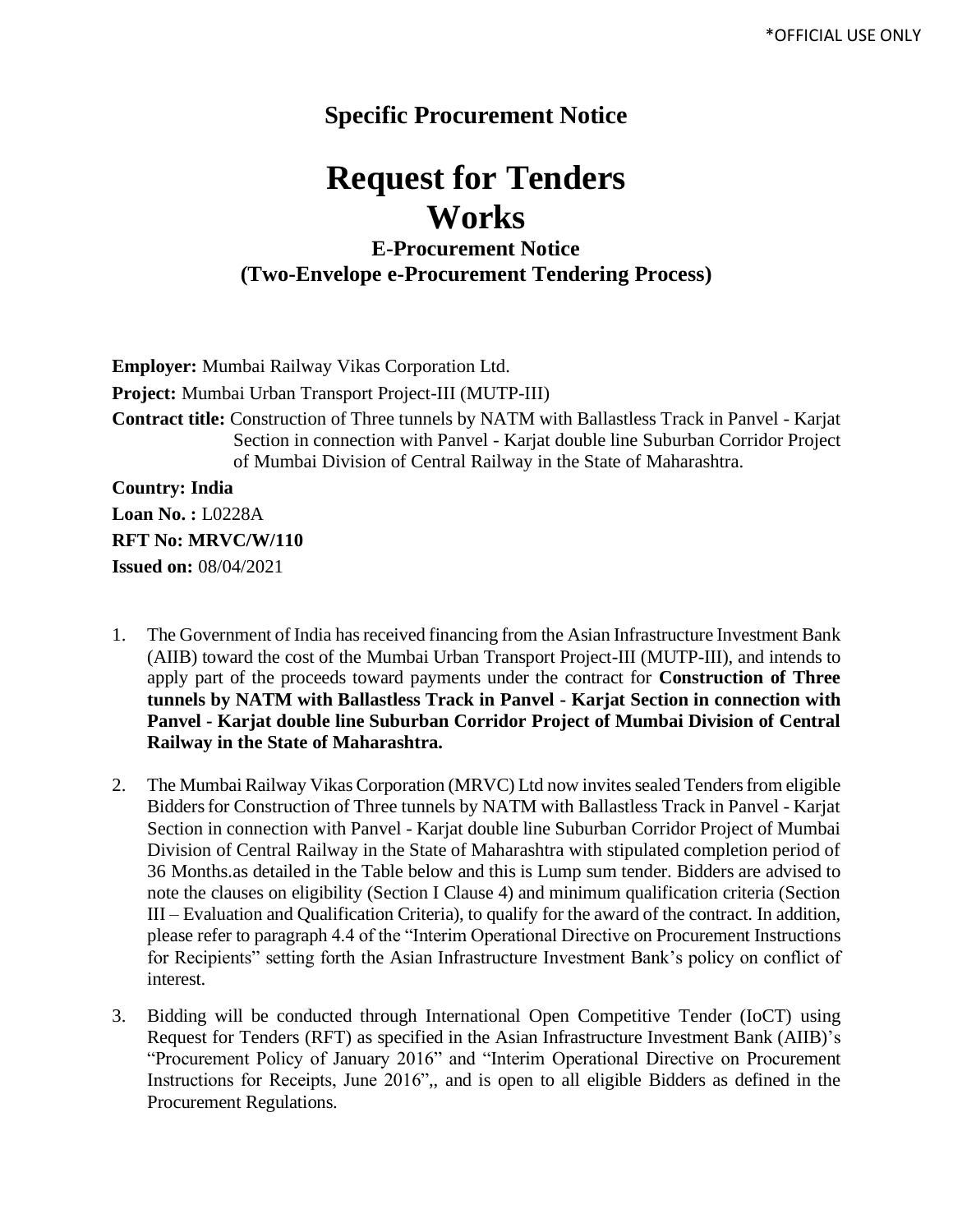- 4. Interested eligible Bidders may obtain further information from Shri. K Jha, Chief Project Manager-I, Mumbai Railway Vikas Corporation Ltd., e-mail: cpm1@mrvc.gov.in and inspect the bidding document during office hours 10.00 to 18.00 Hrs at the address given below*.*
- 5. The Tendering document in English is available online on http://eprocure.gov.in from 8 **th April, 2021 to 28th May, 2021 (IST)**. A bidder who desires to participate in the bid to pay a nonrefundable fee as indicated in the table below. The method of payment will be Demand Draft/ Cashier's Cheque/ Cerfied Cheque payable at Mumbai in favour of "Mumbai Railway Vikas Corporation Ltd." or direct deposite to MRVC Bank account number as mentioned in the Table below. Payment documents are to be submitted as per the procedure described in paragraph 9 below. Bidders will be required to register in the website. The bidders would be responsible for ensuring that any addenda available on the website is also downloaded and incorporated*.* Bid document is also available on official website of MRVC ["https://mrvc.indianrailways.gov.in/"](https://mrvc.indianrailways.gov.in/). However, bidder has to submit the offer only on procurement website [https://eprocure.gov.in.](https://eprocure.gov.in/)
- 6. For submission of the bids, the bidder is required to have Digital Signature Certificate (DSC) from one of the Certifying Authorities (CAs), authorized by Government of India for issuing DSC. Bidders can see the list of licensed CAs from the link [\(www.cca.gov.in\)](http://www.cca.gov.in/). Aspiring bidders who have not obtained the user ID and password for participating in e-procurement in this Project, may obtain the same from the website: [https://eprocure.gov.in.](https://eprocure.gov.in/)
- 7. Bids comprise two Parts, namely the Technical Part and the Financial Part, and both parts must be simultaneously submitted online on [https://eprocure.gov.in](https://eprocure.gov.in/) on or before **13.00 Hrs (IST) of 28th May, 2020.** Any bid or modifications to bid (including discount) received outside e-procurement system will not be considered. The electronic bidding system would not allow any late submission of bids. The "TECHNICAL PART" of the Bids will be publicly opened online on the same day in the presence of the Bidders' designated representatives and anyone who chooses to attend at the address below at **15.30 hours (IST)***,* and this could also be viewed by the bidders online.The "FINANCIAL PART" shall remain unopened in the eprocurement system until the second public Bid opening for the financial part. If the office happens to be closed on the date of opening of the bids as specified, the bids will be opened on the next working day at the same time and venue.
- 8. All Bids must be accompanied by a Bid Security of the amount specified for the Work in the table below, drawn in favour of Mumbai Railway Vikas Corporation Ltd., Payable at Mumbai. Bid security will have to be in any one of the forms as specified in the bidding document and shall have to be valid for 45 days beyond the validity of the bid. (The original bid security documents in approved form shall be submitted as per the procedure described in paragraph 9 below).
- 9. The bidders are required to submit (a) original payment documentstowards the cost of bidding document and registration on e-procurement website (if applicable); (b) original bid security in approved form; and (c) original affidavit regarding correctness of information furnished with bidding document, with Chief Project Manager-I, Mumbai Railway Vikas Corporation Ltd. 2nd Floor, Churchgate Station Building, Churchgate, Mumbai-400020 before the Bid opening deadline given above, either by registered post/speed post/courier or by hand, failing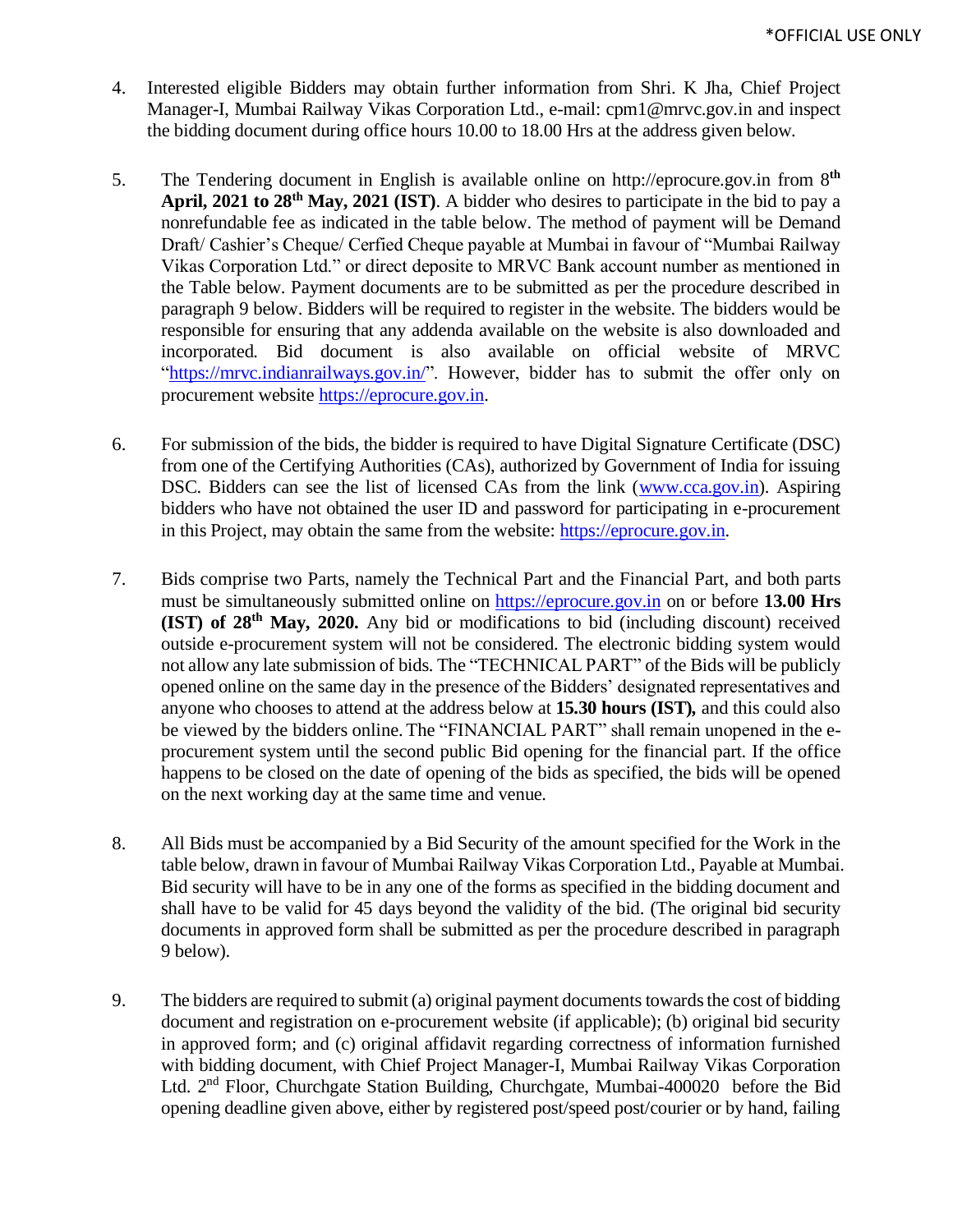which such bids will be declared non-responsive, and will not be opened. The employer, MRVC is not responsible for any delay in submission of original document.

- 10. A pre-bid meeting will be held on **27th April, 2021 at 11.30 hrs. (IST)** at the office of Mumbai Railway Vikas Corporation Ltd., 2<sup>nd</sup> Floor, Churchgate Station Building, Churchgate, Mumbai  $-400020$  to clarify the issues and to answer questions on any matter that may be raised at that stage as stated in ITB Clause 7.4 of 'Instructions to Bidders' of the bidding document. Bidders are advised to download the bidding document prior to the pre-bid meeting in order for bidders to have a good understanding of the scope of the requirements under this contract for discussion and clarification at the pre-bid meeting.
- 11 Other details can be seen in the bidding document. The Employer shall not be held liable for any delays due to system failure beyond its control. Even though the system will attempt to notify the bidders of any bid updates, the Employer shall not be liable for any information not received by the bidder. It is the bidders' responsibility to verify the website for the latest information related to this bid

The address (es) referred to above is (are):

**Chief Project Manager-I, Mumbai Railway Vikas Corporation,** 2<sup>nd</sup> Floor, Churchgate Station Building, Churchgate, Mumbai- 400020 Tel: (022)- 22618456 email: [cpm1@mrvc.gov.in](mailto:cpm1@mrvc.gov.in) <https://mrvc.indianrailways.gov.in/> & [https://eprocure.gov.in](https://eprocure.gov.in/)